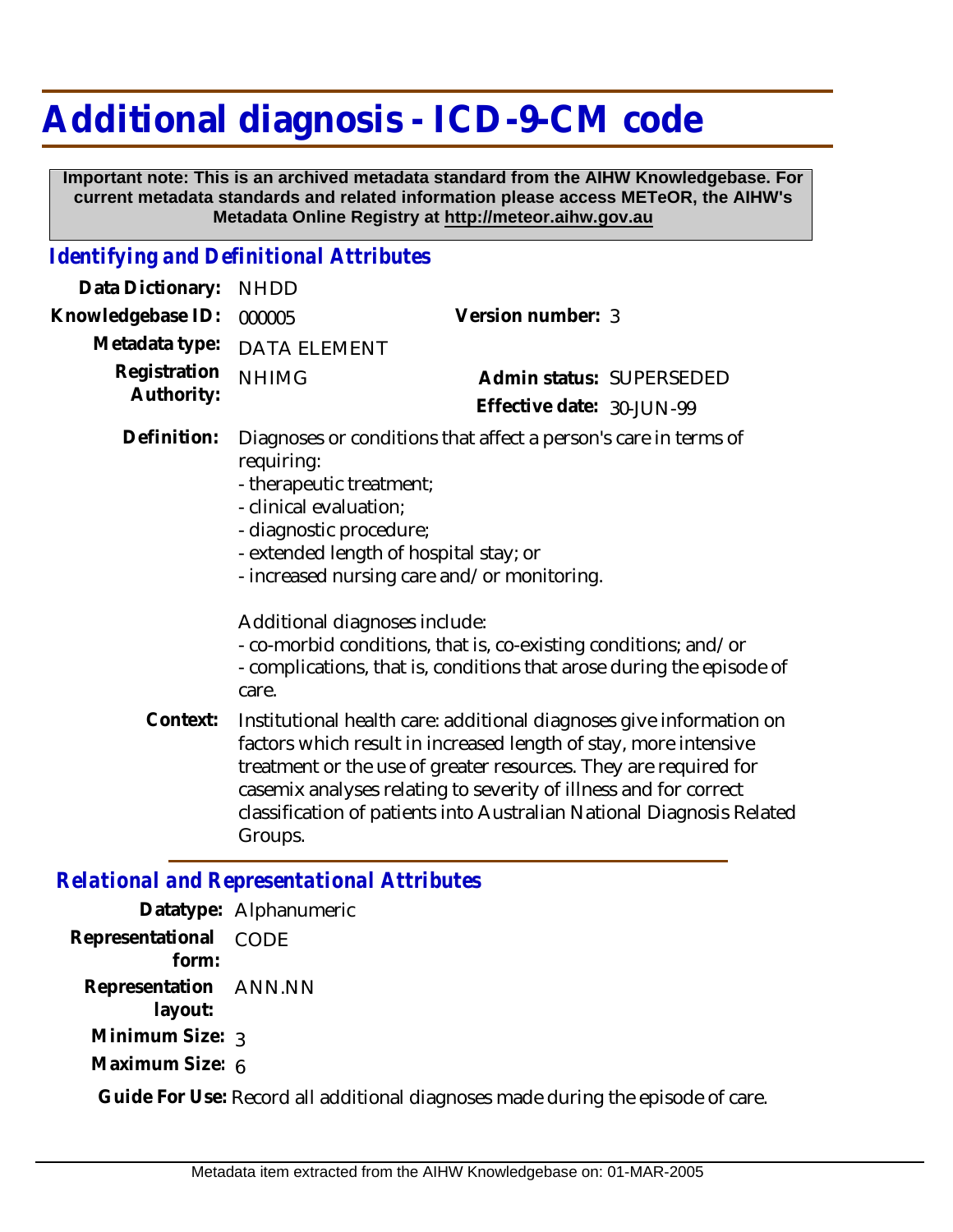The classification is revised annually by the National Center for Health Statistics (USA) and the National Coding Centre (Australia). An Australian edition of ICD-9-CM was published by the National Coding Centre in early 1995 and implemented in July 1995.

Although this data element has been superseded by Additional diagnosis - ICD-10-AM code, Version 4, it remains an acceptable interim standard (until 30 June 1999) for use by those States and Territories that will not be implementing ICD-10-AM on 1 July 1998.

#### **Collection Methods:** .

Related metadata: supplements the data element Principal diagnosis version 1 supplements the data element Principal diagnosis - ICD-9-CM code version 2 supersedes previous data element Additional diagnoses version 2 is used in the derivation of Diagnosis related group version 1 has been superseded by Additional diagnosis version 4

# *Administrative Attributes*

Source Document: Australian Version of the International Classification of Diseases, 9th Revision, Clinical Modification, published by the National Centre for Classification in Health (1996) Sydney.

# **Source Organisation:** National Coding Centre (Australia)

Comments: Additional diagnoses are significant for the allocation of Australian National Diagnosis Related Groups. The allocation of patients to major problem or complication and co-morbidity Diagnosis Related Groups is made on the basis of the presence of certain specified additional diagnoses. Additional diagnoses should be recorded when relevant to the patient's episode of care and not restricted by the number of fields on the morbidity form or computer screen.

> This item is updated annually according to advice received from the National Centre for Classification in Health, and is consistent with the National Coding Standards.

External cause codes, although not a diagnosis or condition code, should be sequenced together with the additional diagnoses codes so that meaning is given to the data for use in injury surveillance and other monitoring activities.

# *Data Element Links*